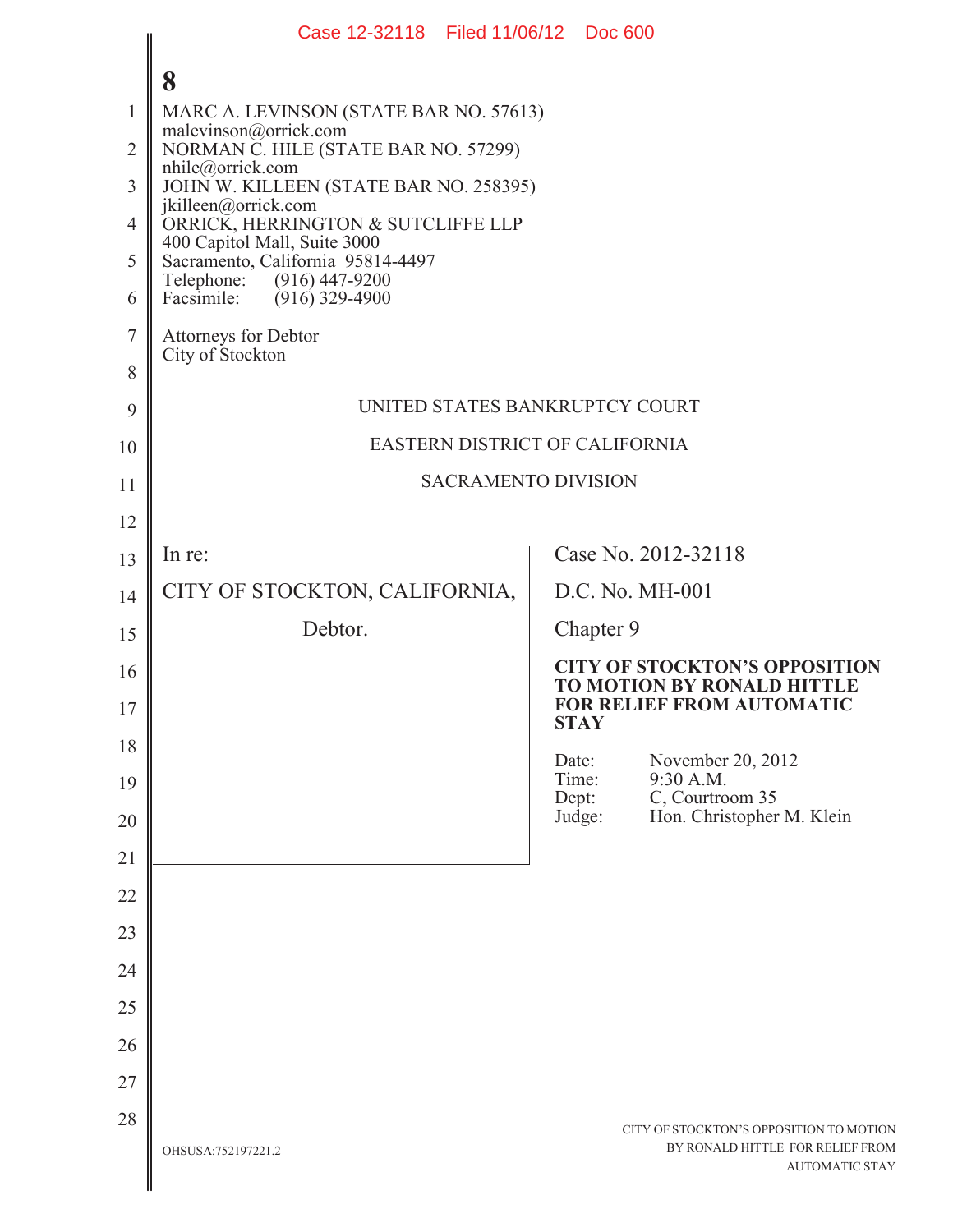1 2 3 4 5 6 7 8 Debtor City of Stockton, California (the "City"), respectfully submits its opposition to the Motion by Ronald Hittle ("Hittle") for Relief from the Automatic Stay (the "Motion"), filed October 23, 2012. The Motion seeks relief from the automatic stay to proceed with a lawsuit against the City (the "Hittle Litigation"). Lifting the stay would severely prejudice the City. It would impose a significant financial burden when the City is struggling to provide basic municipal services and interfere with the administration of the City's pending chapter 9 case. This prejudice outweighs any potential harm to Hittle from leaving the stay intact. The Motion should be denied.

9

### **I. FACTUAL BACKGROUND**

10 11 12 13 14 15 16 17 18 19 20 21 22 The City filed its chapter 9 petition on June 28, 2012 (the "Petition Date"). Dkt. No. 1. The City currently has pending against it more than 160 prepetition claims filed pursuant to the California Tort Claims Act, Cal. Gov't Code § 810 *et seq.*, including approximately 50 active tort and employment civil actions in which the City is named directly as a defendant, or is otherwise obligated to defend and indemnify a City employee. Declaration of Neal C. Lutterman in Support of Opposition to Motion for Relief from Stay ("Lutterman Decl.") ¶ 6. All of these cases are subject to the automatic stay. *Id.* The City also has approximately 35 postpetition claims pending against it. *Id.* ¶ 7. None of the postpetition claimants have filed a lawsuit yet, but it is anticipated that some will. *Id.* And, as the court is well aware, the City is having to litigate its way to chapter 9 eligibility because several of the City's creditors have vigorously contested its eligibility for chapter 9 restructuring. This litigation already has cost the City hundreds of thousands of dollars in attorney's fees and substantially increased the workload of the City Attorney's Office and other City departments, particularly Finance. *Id.* ¶ 8.

23

24 25 26 27 The City Attorney's Office is very understaffed. In 2007, the office employed nine fulltime attorneys; now it employs only five full-time attorneys and one part-time attorney. *Id.* ¶ 5. The City also has had to reduce the number of support staff. In 2007, the Office employed seven clerical staff; it currently employs only two. *Id.* Of the office's six attorneys, only four have significant litigation experience. *Id.* ¶ 4. Of those four, only three are currently assigned to

28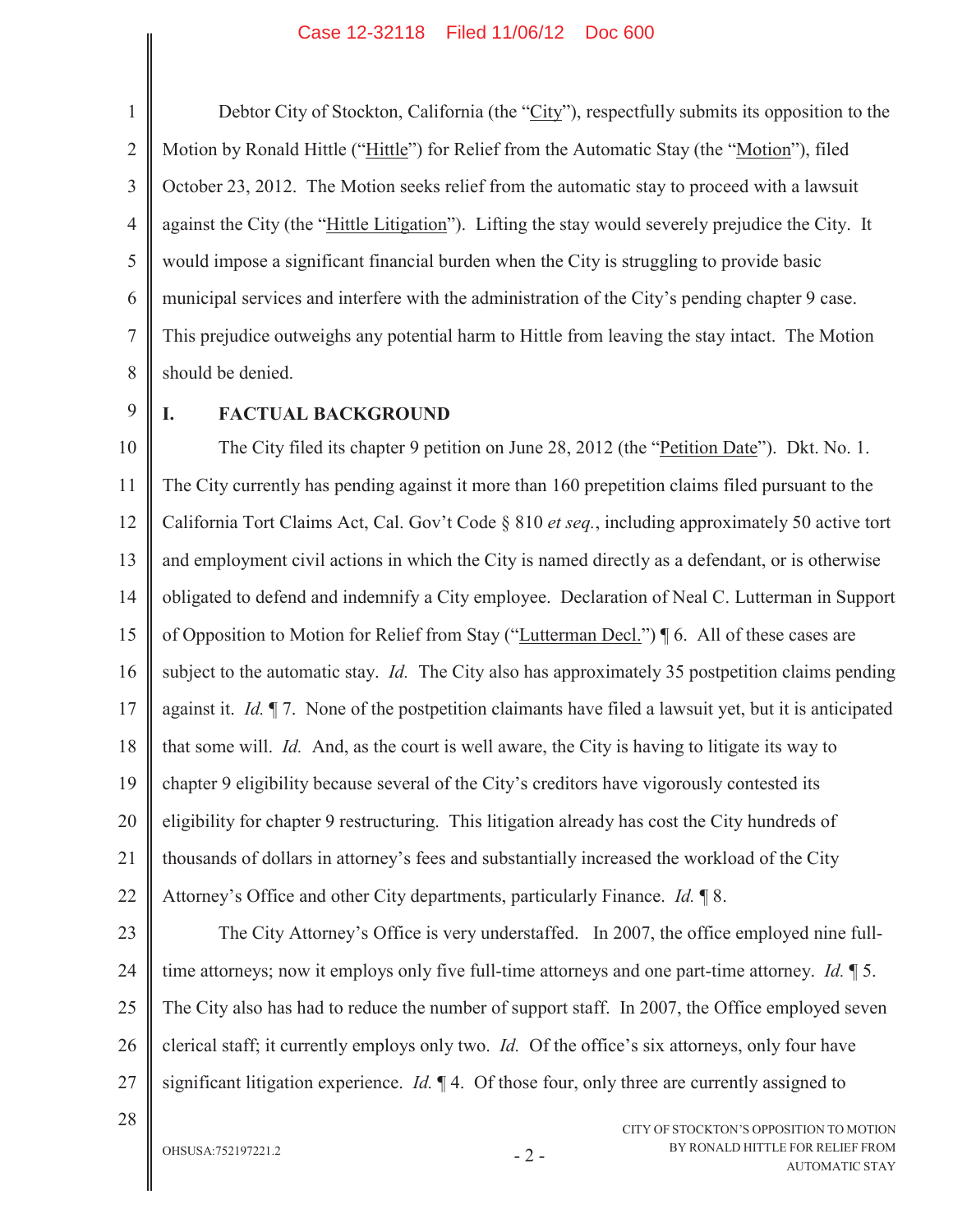litigation matters, and each of those three attorneys has a full or near-full workload of nonlitigation matters. *Id.* The remaining three attorneys in the City Attorney's Office also have a full workload of non-litigation responsibilities. *Id.* With its three litigators almost fully consumed with non-litigation matters (many related to this bankruptcy case) and only two support staff for the entire office, the City Attorney's Office currently has a minimal litigation capability.

6 7 8 9 10 11 12 Due to this heavy workload and these severe staff shortages, approximately 10 pending pre-petition tort and employment cases against the City already have been assigned to outside counsel. *Id.* ¶ 9. During the fiscal year beginning on July 1, 2011 and ending on June 30, 2012, the City expended approximately \$213,862 in fees to outside counsel to defend tort cases against the City. Declaration of Steven J. Hunt in Support of Opposition to Motion for Relief from Stay ("Hunt Decl.")  $\P$  3. During that same fiscal year, the City expended a total of \$350,135 in nonoverhead costs to litigate pending tort cases. *Id.*

13 14 15 16 17 18 19 20 21 22 23 The City Attorney's Office hired Neal Lutterman in September 2011 in large part to try to reduce these costs by keeping more litigation in house. Lutterman Decl. ¶ 10. Mr. Lutterman has 18 years of litigation experience and his primary responsibility was supposed to be supervising the City's litigators. *Id.* But the City's financial difficulties and the resulting chapter 9 petition necessitated a change of focus, and in any event the City Attorney's Office presently has more non-litigation work than it can comfortably manage. *Id.* Because of the office's understaffing and heavy workload, Mr. Lutterman anticipates that should the stay be lifted, the City's only two options will be to retain outside counsel to handle a large number of the City's tort cases or to shift staff resources to litigation at the expense of providing critical legal advice to the City and its departments during the pendency of its chapter 9 case and related reorganization efforts. *Id.* One of the pending pre-petition cases presently subject to the stay is the Hittle Litigation.

24 25 26 27 Declaration of Erich W. Shiners in Support of Opposition to Motion for Relief from Stay ("Shiners Decl.")  $\P$  3. The case was commenced on or about March 23, 2012, in the U.S. District Court, Eastern District of California. *Id.* ¶ 1. The suit alleges claims against the City and two of its employees, City Manager Robert Deis and Deputy City Manager Laurie Montes. *Id.* The City

28

1

2

3

4

5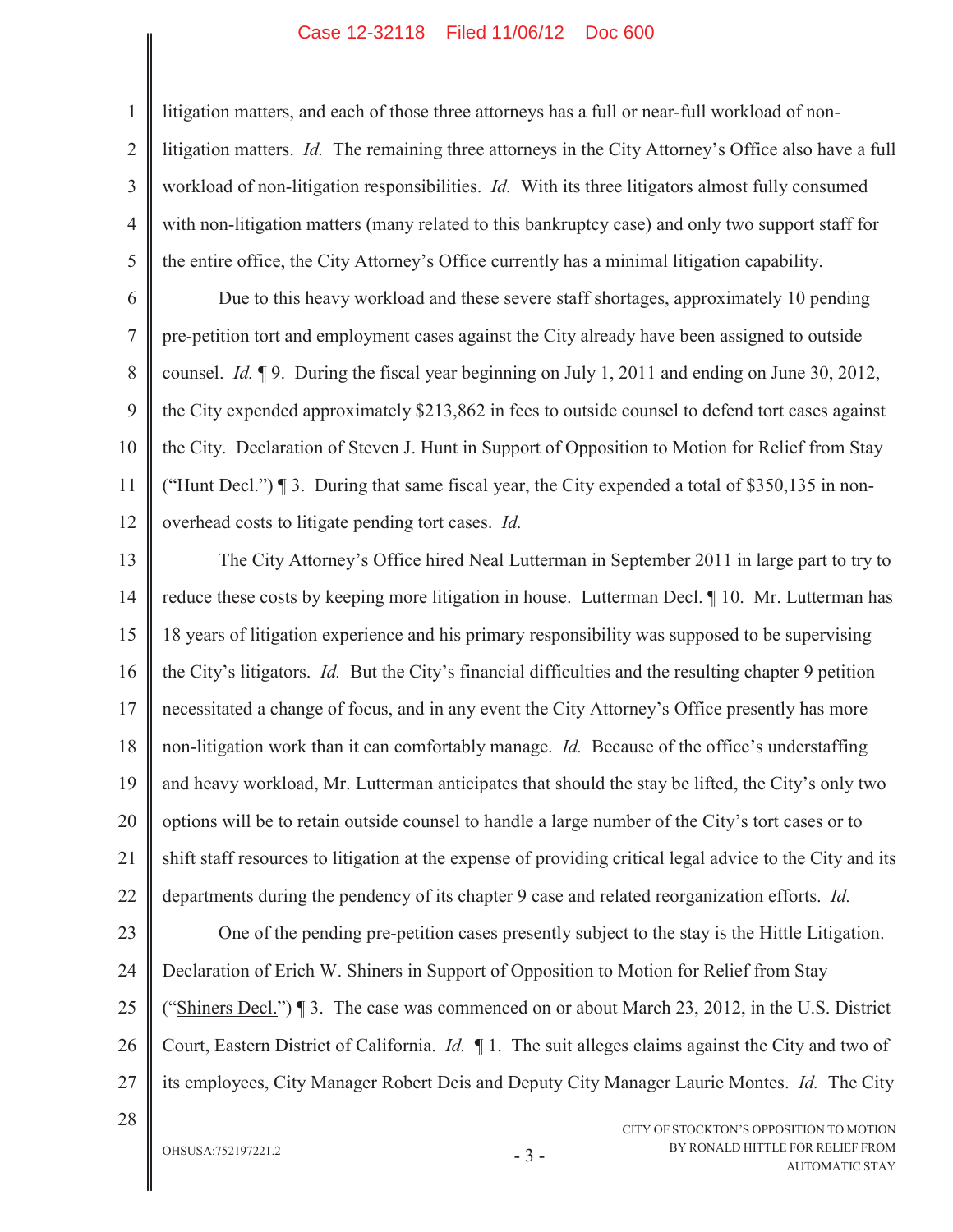1 2 3 4 5 6 has retained outside counsel, Renne Sloan Holtzman Sakai LLP ("Renne Sloan"), to defend the action against the City and its employees Deis and Montes. *Id.* To date, Renne Sloan has invoiced the City for \$14,446.04 in legal fees for the Hittle Litigation, and discovery has yet to begin. *Id.* ¶ 3. Based on the legal fees and expenses Renne Sloan incurred in a comparable case, it is anticipated that defending the Hittle Litigation through trial would cost the City approximately \$350,000 to \$400,000 in legal fees. *Id.* ¶ 4.

7

## **II. ARGUMENT**

8

### **A. Hittle Has Not Demonstrated Cause for Relief from the Automatic Stay.**

CITY OF STOCKTON'S OPPOSITION TO MOTION 9 10 11 12 13 14 15 16 17 18 19 20 21 22 23 24 25 26 27 28 The automatic stay, 11 U.S.C.  $\S 362(a)$ , is "one of the fundamental debtor protections provided by the bankruptcy laws.'" *Midatlantic Nat'l Bank v. N. J. Dep't of Envt'l Prot.*, 474 U.S. 494, 503 (1986) (quoting S. Rep. No. 989, 95th Cong., 2d Sess. 54 (1978)). The stay is intended to provide debtors a "breathing spell" from their creditors. *Delpit v. Comm'r*, 18 F.3d 768, 771 (9th Cir. 1994) (quoting H.R. Rep. No. 595, 95th Cong., 2d Sess. (1978)). This breathing spell enables the debtor "to focus its efforts on reorganization." *Truebro, Inc. v. Plumberex Specialty Prods., Inc. (In re Plumberex Specialty Prods., Inc.)*, 311 B.R. 551, 556 (Bankr. C.D. Cal. 2004). "While this breathing spell is often thought of in terms of relief from collection efforts, . . . a related fundamental purpose is to provide relief from litigation." *Shepard v. Patel (In re Patel)*, 291 B.R. 169, 173 (Bankr. D. Ariz. 2003). To this end, the automatic stay enjoins the continuation of almost all judicial proceedings against the debtor. 11 U.S.C. § 362(a)(1); *see also Gruntz v. County of Los Angeles (In re Gruntz)*, 202 F.3d 1074, 1081–82 (9th Cir. 2000) (the automatic stay "sweeps broadly"). A party in interest may obtain relief from the stay if, after notice and a hearing, the party establishes "cause." 11 U.S.C. § 362(d)(1). "'Cause' has no clear definition and is determined on a case-by-case basis." *Benedor Corp. v. Conejo Enters., Inc. (In re Conejo Enters., Inc.)*, 96 F.3d 346, 352 (9th Cir. 1996). Whether to grant or deny relief from the stay "is committed to the sound discretion of the bankruptcy court." *Id.* at 351. In non-chapter 9 cases, courts have catalogued a broad range of factors that bear on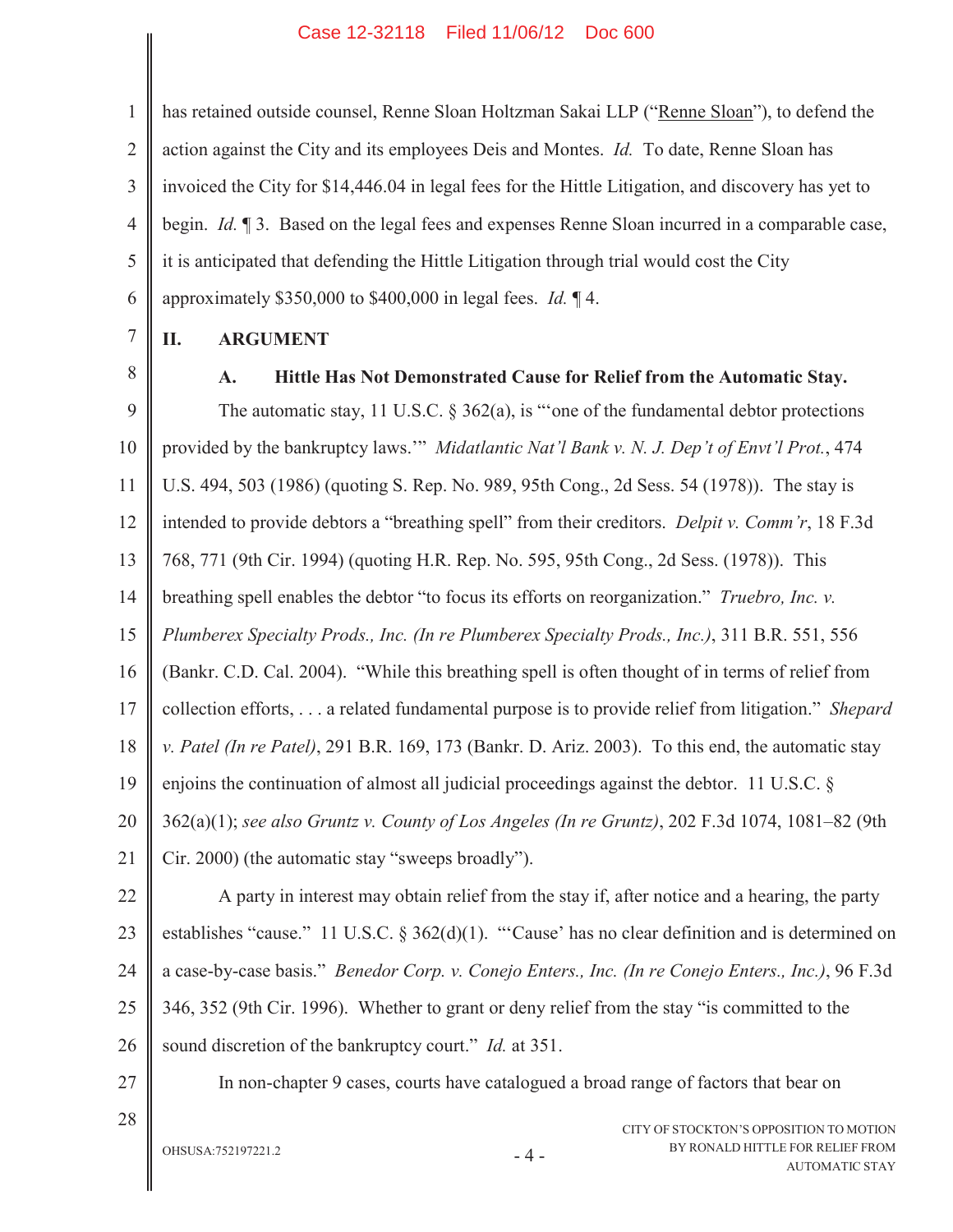1 2 3 4 5 6 7 8 9 10 11 12 13 whether or not cause exists. *See, e.g.*, *In re Gindi*, 642 F.3d 865, 872 (10th Cir. 2011) (nonexhaustive list of three factors), *overruled on other grounds by TW Telecom Holdings Inc. v. Carolina Internet Ltd.*, 661 F.3d 495 (10th Cir. 2011); *Sonnax Indus., Inc. v. Tri Component Prods. Corp. (In re Sonnax Indus., Inc.)*, 907 F.2d 1280, 1286 (2d Cir. 1990) (endorsing twelve factors) (citing *In re Curtis*, 40 B.R. 795 (Bankr. D. Utah 1984)); *In re Universal Life Church*, 127 B.R. 453, 455 (E.D. Cal. 1991) (considering seven factors). These cases routinely identify the relative harms to the debtor and the movant as important factors to be weighed. *See, e.g., In re Gindi*, 642 F.3d at 872 (considering whether "the hardship to the non-bankrupt party by maintenance of the stay considerably outweighs the hardship to the debtor"). Indeed, the *Curtis* case—which developed the twelve-factor standard on which Hittle relies—singled out the balance of harms, and particularly any prejudice to the debtor, as the "most important factor." 40 B.R. at 806 ("Even slight interference with the administration [of the estate] may be enough to preclude relief in the absence of a commensurate benefit." $)$ .<sup>1</sup>

14

### **1. The potential harm to the City is substantial.**

15 16 17 18 19 20 21 22 23 24 25 Lifting the stay would prejudice the City in several ways. Most immediately, defending the Hittle Litigation will likely be expensive. The City's outside counsel, Renne Sloan, anticipates that the City will incur \$350,000 to \$400,000 to litigate the case through trial. Shiners Decl. ¶ 4. Lifting the stay would also increase the administrative burden on the City Attorney's Office, which is understaffed and overburdened already. *See* Lutterman Decl. ¶ 11–12 (explaining the responsibilities of staff attorneys for administering and overseeing cases assigned to outside counsel). Lifting the stay would also burden Deis and Montes at a time when their focus and energy are consumed by doing their best to manage an insolvent municipality and supporting the City's chapter 9 restructuring efforts. This is just the sort of interference with the administration of a debtor that justifies denial of relief from the stay to litigate claims in another forum. *See Curtis*, 40 B.R. at 806 (recognizing that "[e]ven slight interference with the

26

27 28 <sup>1</sup> Although Hittle mechanically applies each *Curtis* factor, several are irrelevant. *See In re Mazzeo*, 167 F.3d 139, 143 (2d Cir. 1999) ("Not all of these [*Curtis*] factors will be relevant in every case."). In any event, the dispositive factor here is the one that *Curtis* deemed "most important"—the severe prejudice to the City and considerable interference with its chapter 9 case, should the stay be lifted. 40 B.R. at 806.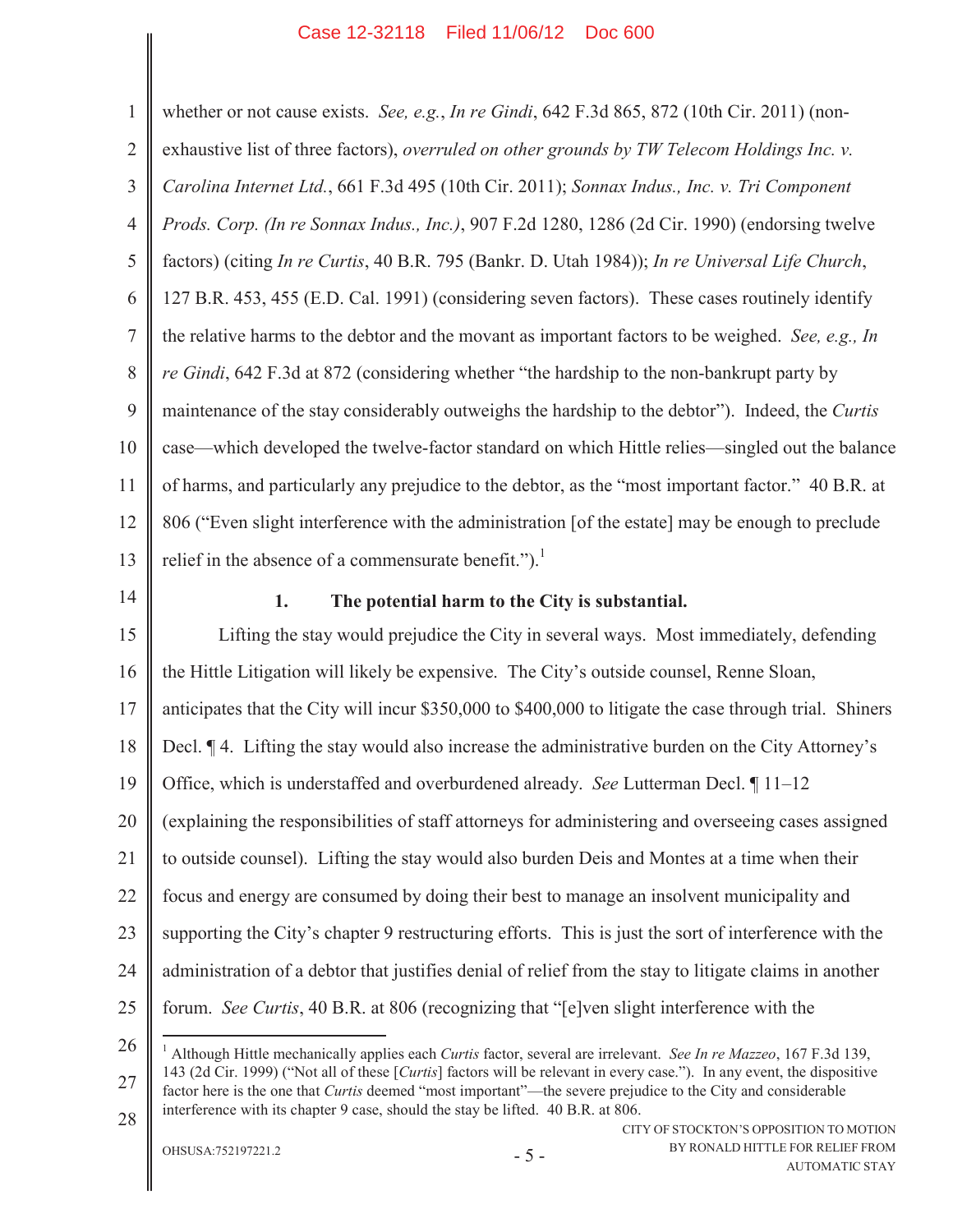administration [of the debtor's estate] may . . . preclude relief" from the stay).

2 3 4 5 6 7 8 9 10 11 The broader concern for the City is that the Hittle Litigation is only the tip of the iceberg, which can be viewed as three separate groups of cases. First, the City had approximately 50 active tort and employment cases and upwards of 160 Tort Claims Act claims pending against it as of the Petition Date. Lutterman Decl. ¶ 6. Second, litigation on *postpetition* claims against the City is not stayed; the City already has 35 post-petition claims pending against it and can reasonably expect some of these claimants to file lawsuits. *Id.* ¶ 7. Finally, the City supervises a significant volume of bankruptcy litigation, like this motion and the City's eligibility fight. *Id.* ¶¶ 4, 8. Although whether to grant or deny relief from the stay must be determined on a case-bycase basis, *see Conejo Enters., Inc.*, 96 F.3d at 352, these other pending cases must be taken into account when assessing the potential burden on the City of lifting the stay.

12 13 14 15 16 17 18 19 20 21 22 23 As is, the City is on a knife's-edge in terms of attorney staffing. With litigation relating to postpetition claims and bankruptcy litigation *already* beginning to pile up against the City, should any substantial number of the stayed cases be permitted to proceed, the City will have to choose between one of two grave alternatives. It will be faced with either retaining outside counsel to handle a large number of its tort and employment cases or shifting City Attorney's Office staff to litigation at the expense of their providing critical legal advice to the City and its departments during the pendency of its chapter 9 case and related reorganization efforts. Lutterman Decl. ¶ 10. Forcing the City into this latter alternative would undermine the policy of the automatic stay. Far from allowing the City to "focus its efforts on reorganization," *Plumberex Specialty Prods., Inc.*, 311 B.R. at 556, it would interfere with the City's reorganization efforts and deprive the City of its "breathing spell." *See Patel*, 291 B.R. at 173 (a "fundamental purpose" of the breathing spell is "to provide relief from litigation").

24 25 26 Simply put, the City lacks the resources to litigate its stayed tort and employment cases while simultaneously devoting due attention to its vigorously contested bankruptcy case and postpetition cases. It also must still provide basic city services and be free to exercise its

27

1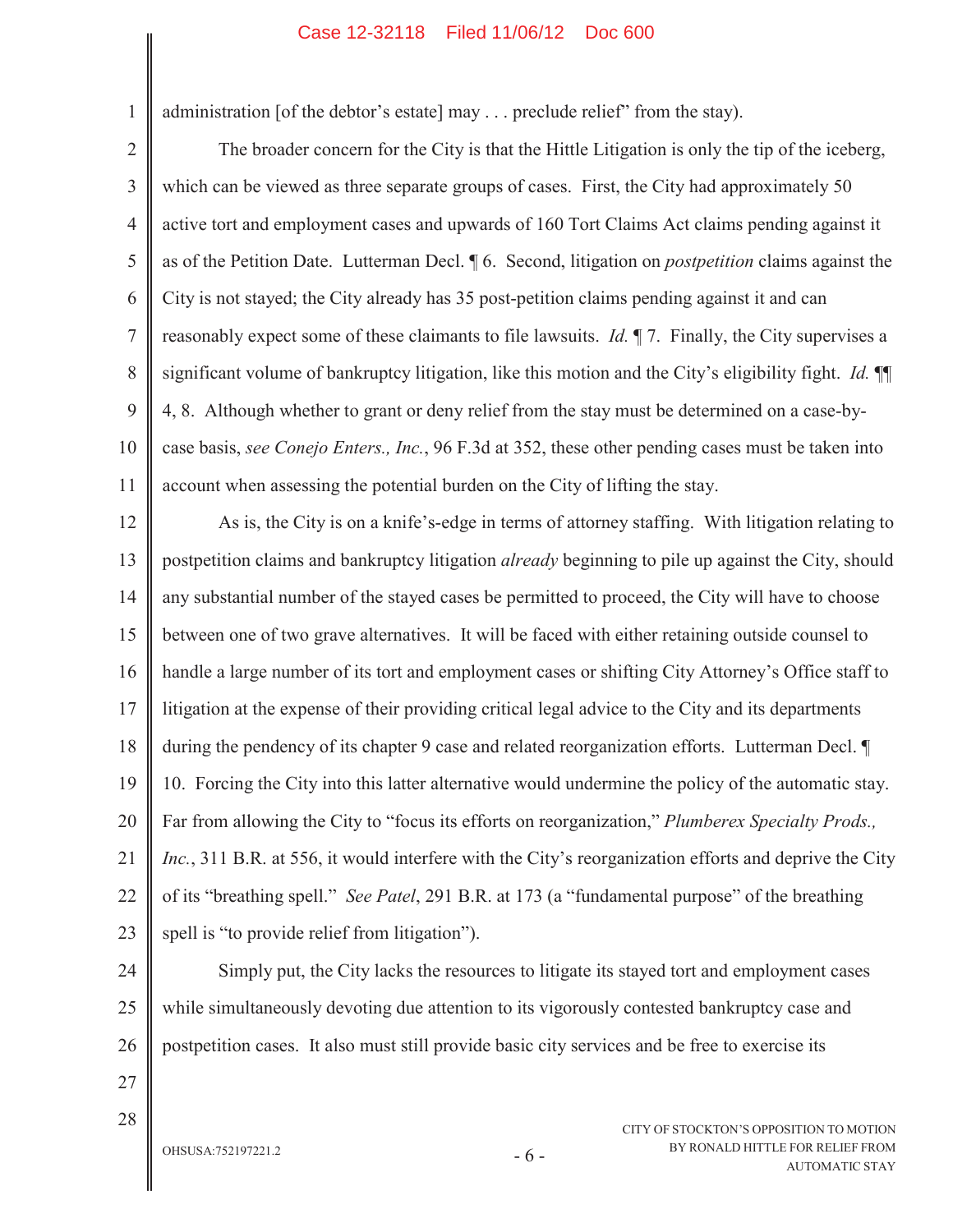1 2 3 4 sovereign governmental authority. *Cf.* 11 U.S.C. §§ 903, 904.<sup>2</sup> Chapter 9 cases like the City's are far from the "[o]rdinar[y]" case in which "litigation costs to a bankruptcy estate do not compel a court to deny stay relief*.*" *In re Santa Clara County Fair Ass'n, Inc.*, 180 B.R. 564, 566 (B.A.P. 9th Cir. 1995).

5

### **2. The City's potential harm outweighs Hittle's harm.**

6 7 8 9 10 11 12 13 Balanced against the severe prejudice that the City would suffer should the stay be lifted is the harm Hittle may endure due to delayed compensation, assuming *arguendo* that the City is liable. But this potential harm is no different than that suffered by the hundreds of other creditors subject to the automatic stay. *Cf. Ass'n of Retired Emps. of the City of Stockton v. City of Stockton, Cal. (In re City of Stockton, Cal.*), 478 B.R. 8, 13 (Bankr. E.D. Cal. 2012) (denying injunctive relief "although the City's unilateral interim reduction of retiree health benefit payments may lead to tragic hardships for individuals in the interval before their claims are redressed in a chapter 9 plan of adjustment").

14

### **3. Judicial economy would not be served by lifting the stay.**

15 16 17 18 19 20 21 22 23 24 Hittle's judicial economy argument rests on the false assumption that the only way to ensure the adjudication of all of his claims in one forum is to lift the stay. To the contrary, if the stay is left in place and Hittle files a proof of claim in the ordinary chapter 9 claims process, either this court or the district court can adjudicate all of Hittle's claims at that time. Hittle is incorrect that this court lacks jurisdiction over his claims against Deis and Montes. This court has "related to" jurisdiction, *see* 28 U.S.C. §§ 157(a), 1334(b), because "the outcome of the proceeding could conceivably have an[] effect on the [debtor's] estate." *Fietz v. Great W. Savings (In re Fietz)*, 852 F.2d 455, 457 (9th Cir. 1988) (emphasis omitted). "An action is related to bankruptcy if the outcome could alter the debtor's rights, liabilities, options, or freedom of action." *Id.* The City must pay the defense costs for Deis and Montes, *see* Shiners Decl. ¶ 1, and

25

26 27 28  $2$  The prejudice to the City is not cured by the fact that Hittle seeks relief that would allow him to obtain a judgment against the City but not to collect on that judgment outside of the chapter 9 claims process. The City's excess insurance coverage pool is not triggered until the City has expended \$1,000,000 in out-of-pocket costs in connection with the lawsuit. *Id.*  $\P$  13. Thus, were the stay lifted as to 50 pending cases, for example, the City's maximum current exposure, in litigation costs alone, would be \$50,000,000.

OHSUSA:752197221.2